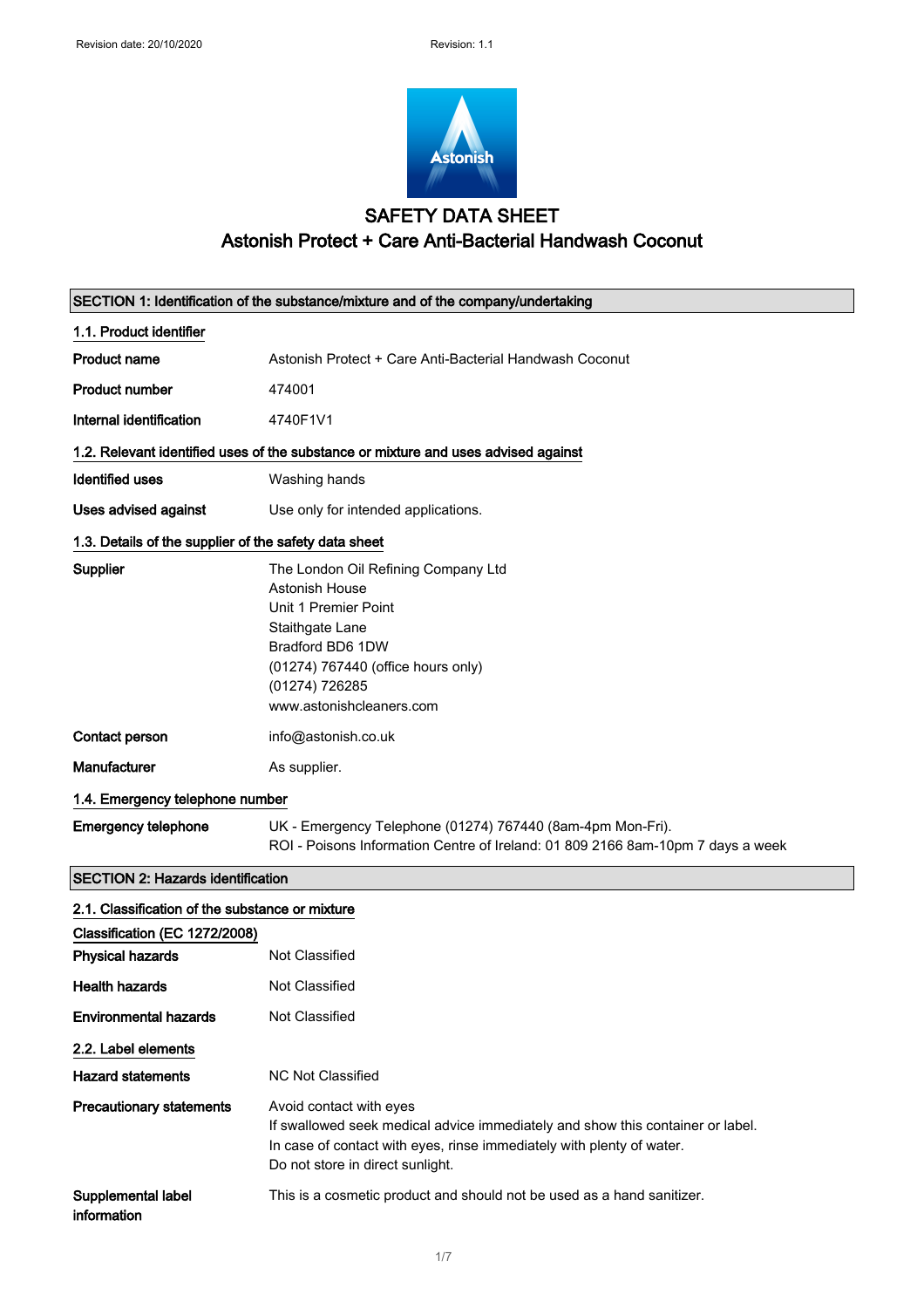| <b>Additional Labelling</b>                        | None                                                                               |                                                      |        |
|----------------------------------------------------|------------------------------------------------------------------------------------|------------------------------------------------------|--------|
| 2.3. Other hazards                                 |                                                                                    |                                                      |        |
| None                                               |                                                                                    |                                                      |        |
| SECTION 3: Composition/information on ingredients  |                                                                                    |                                                      |        |
| 3.2. Mixtures                                      |                                                                                    |                                                      |        |
| <b>Sodium Laureth Sulfate</b>                      |                                                                                    |                                                      | 5-10%  |
| CAS number: 68891-38-3                             | EC number: 500-234-8                                                               | REACH registration number: 01-                       |        |
|                                                    |                                                                                    | 2119488639-16-XXXX                                   |        |
| Classification                                     |                                                                                    |                                                      |        |
| Skin Irrit. 2 - H315                               |                                                                                    |                                                      |        |
| Eye Dam. 1 - H318                                  |                                                                                    |                                                      |        |
| Aquatic Chronic 3 - H412                           |                                                                                    |                                                      |        |
| Glycerol                                           |                                                                                    |                                                      | $<$ 1% |
| CAS number: 56-81-5                                | EC number: 200-289-5                                                               |                                                      |        |
| Classification<br>Not Classified                   |                                                                                    |                                                      |        |
| <b>Citric Acid Monohydrate</b>                     |                                                                                    |                                                      | 1%     |
| CAS number: 5949-29-1                              | EC number: 201-069-1                                                               |                                                      |        |
| Classification                                     |                                                                                    |                                                      |        |
| Eye Irrit. 2 - H319                                |                                                                                    |                                                      |        |
| Tetrasodium N,N-bis(carboxylatomethyl)-L-glutamate |                                                                                    |                                                      | 1%     |
| CAS number: 51981-21-6                             | EC number: 257-573-7                                                               | REACH registration number: 01-                       |        |
|                                                    |                                                                                    | 2119493601-38-0000                                   |        |
| Classification<br>Not Classified                   |                                                                                    |                                                      |        |
| Lactic acid                                        |                                                                                    |                                                      | 1%     |
| CAS number: 79-33-4                                | EC number: 201-196-2                                                               | REACH registration number: 01-<br>2119474164-39-XXXX |        |
| Classification                                     |                                                                                    |                                                      |        |
| Skin Irrit. 2 - H315                               |                                                                                    |                                                      |        |
| Eye Dam. 1 - H318                                  |                                                                                    |                                                      |        |
|                                                    | The Full Text for all R-Phrases and Hazard Statements are Displayed in Section 16. |                                                      |        |
| <b>SECTION 4: First aid measures</b>               |                                                                                    |                                                      |        |

#### 4.1. Description of first aid measures

Inhalation Remove exposure and give water to drink if mouth irritation experienced. Seek medical advice if recovery not rapid.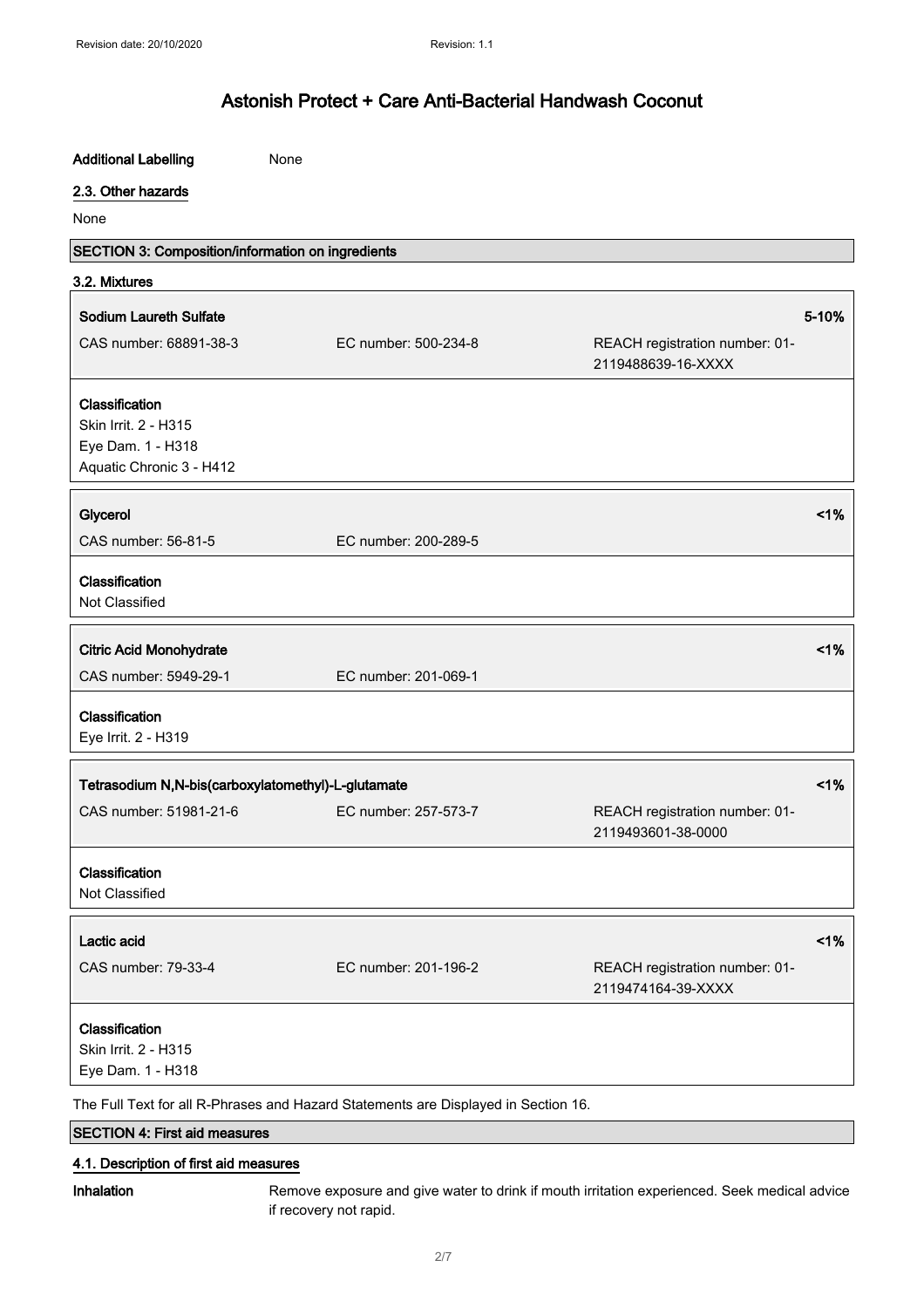| Ingestion                                                  | Drink water. If symptoms persist seek medical advice.                                                                                              |  |
|------------------------------------------------------------|----------------------------------------------------------------------------------------------------------------------------------------------------|--|
| <b>Skin contact</b>                                        | Rinse affected area with water.                                                                                                                    |  |
| Eye contact                                                | Rinse thoroughly with water for several minutes. If symptoms persist seek medical advice.                                                          |  |
|                                                            | 4.2. Most important symptoms and effects, both acute and delayed                                                                                   |  |
| Inhalation                                                 | Possible mild irritation of breathing passage and possible mouth irritation.                                                                       |  |
| Ingestion                                                  | Possible mild stomach upset and mild soreness of mouth.                                                                                            |  |
| <b>Skin contact</b>                                        | Not considered to be hazardous when in contact with skin. However for sensitive individuals.<br>product may cause redness, itching and irritation. |  |
| Eye contact                                                | Possible mild irritation, redness and soreness.                                                                                                    |  |
|                                                            | 4.3. Indication of any immediate medical attention and special treatment needed                                                                    |  |
| Notes for the doctor                                       | No data avaliable                                                                                                                                  |  |
| <b>Specific treatments</b>                                 | No data available.                                                                                                                                 |  |
| <b>SECTION 5: Firefighting measures</b>                    |                                                                                                                                                    |  |
| 5.1. Extinguishing media                                   |                                                                                                                                                    |  |
| Suitable extinguishing media                               | Use extinguisher suitable to cause of fire.                                                                                                        |  |
| 5.2. Special hazards arising from the substance or mixture |                                                                                                                                                    |  |
| Specific hazards                                           | Product does not support combustion, minimal fire hazard. Minimal quantities of oxides of<br>carbon may be produced.                               |  |
| 5.3. Advice for firefighters                               |                                                                                                                                                    |  |
| Protective actions during<br>firefighting                  | Use protection suitable to cause of fire.                                                                                                          |  |
| <b>SECTION 6: Accidental release measures</b>              |                                                                                                                                                    |  |
|                                                            | 6.1. Personal precautions, protective equipment and emergency procedures                                                                           |  |
| <b>Personal precautions</b>                                | Avoid contact with eyes.                                                                                                                           |  |
| 6.2. Environmental precautions                             |                                                                                                                                                    |  |
| <b>Environmental precautions</b>                           | Product is intended to be rinsed away to sewer after use. For bigger spillages non-household<br>spillages prevent entry into sewer or drains.      |  |
| 6.3. Methods and material for containment and cleaning up  |                                                                                                                                                    |  |
| Methods for cleaning up                                    | Absorb household spillages with e.g kitchen roll and dispose of in bin. Wipe affected area<br>clean with a damp cloth.                             |  |
|                                                            | 6.4. Reference to other sections                                                                                                                   |  |
|                                                            |                                                                                                                                                    |  |
| Reference to other sections                                | For personal protection, see Section 8. For waste disposal, see Section 13.                                                                        |  |
| <b>SECTION 7: Handling and storage</b>                     |                                                                                                                                                    |  |
| 7.1. Precautions for safe handling                         |                                                                                                                                                    |  |
| Usage precautions                                          | Use as instructed on label.                                                                                                                        |  |
|                                                            | 7.2. Conditions for safe storage, including any incompatibilities                                                                                  |  |
| <b>Storage precautions</b>                                 | Store in ambient conditions. Protect from sunlight.                                                                                                |  |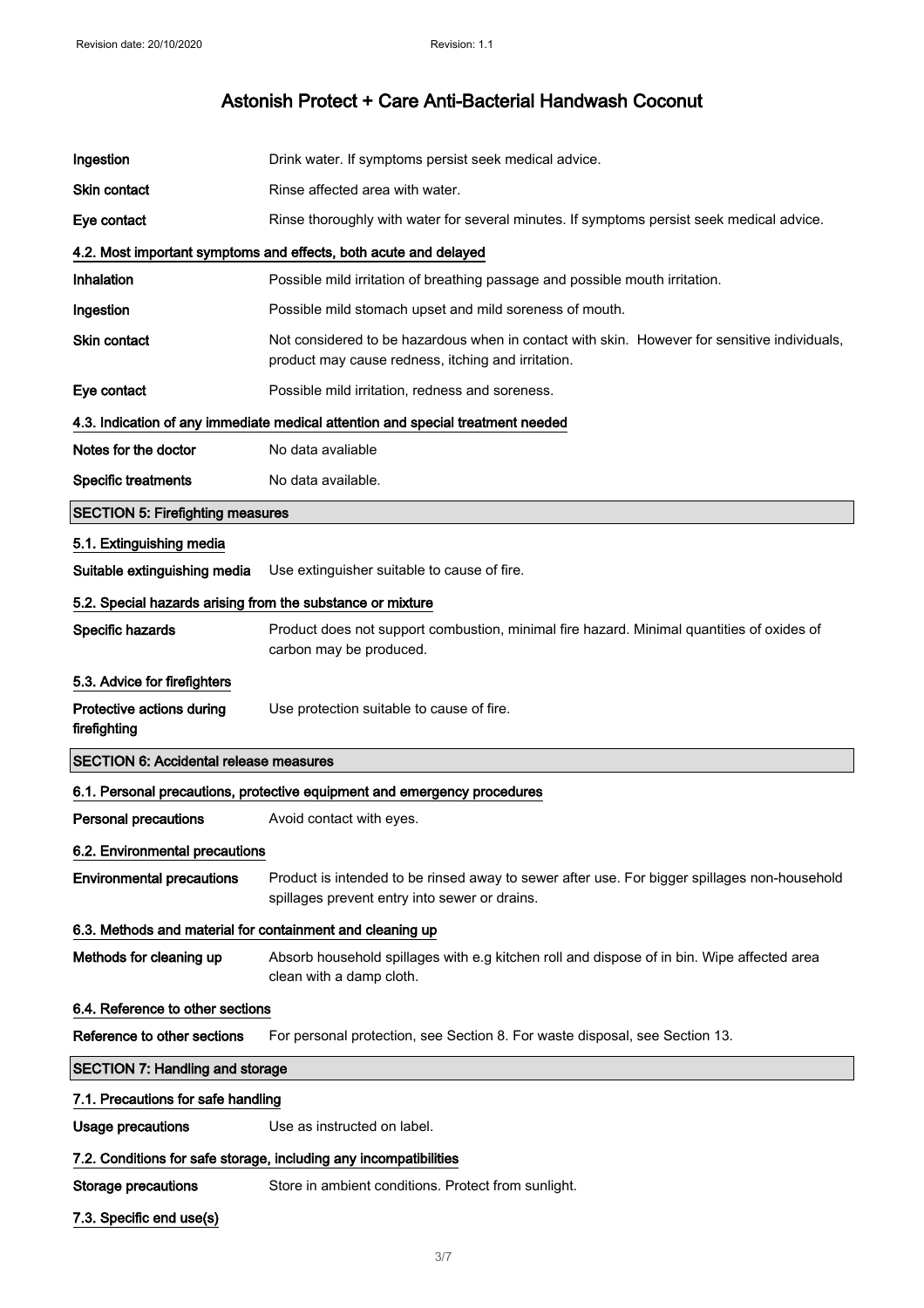Specific end use(s) Washing hands

Melting point **Not known**.

Evaporation rate Mot known.

Evaporation factor **Not known**.

Flash point Not determined.

Flammability (solid, gas) Does not ignite.

Initial boiling point and range Not measured (>100°C)

## Astonish Protect + Care Anti-Bacterial Handwash Coconut

| <b>SECTION 8: Exposure controls/Personal protection</b>                                                 |                                                                                          |  |  |
|---------------------------------------------------------------------------------------------------------|------------------------------------------------------------------------------------------|--|--|
| 8.1. Control parameters                                                                                 |                                                                                          |  |  |
| Occupational exposure limits                                                                            |                                                                                          |  |  |
| Glycerol                                                                                                |                                                                                          |  |  |
| Long-term exposure limit (8-hour TWA): WEL 10 mg/m <sup>3</sup> mist<br>WEL = Workplace Exposure Limit. |                                                                                          |  |  |
|                                                                                                         |                                                                                          |  |  |
|                                                                                                         | Citric Acid Monohydrate (CAS: 5949-29-1)                                                 |  |  |
| <b>PNEC</b>                                                                                             | - Fresh water; 0.44 mg/l                                                                 |  |  |
|                                                                                                         | - Sediment (Freshwater); 3.46 mg/kg                                                      |  |  |
|                                                                                                         | - Sediment (Marinewater); 34.6 mg/kg                                                     |  |  |
|                                                                                                         | - marine water; 0.044 mg/l                                                               |  |  |
|                                                                                                         | - STP; >1000 mg/l                                                                        |  |  |
|                                                                                                         | - Soil; 33.1 mg/kg                                                                       |  |  |
| Tetrasodium N,N-bis(carboxylatomethyl)-L-glutamate (CAS: 51981-21-6)                                    |                                                                                          |  |  |
| <b>DNEL</b>                                                                                             | Workers - Inhalation; Short term systemic effects: 55 mg/m <sup>3</sup>                  |  |  |
|                                                                                                         | Workers - Inhalation; Short term local effects: 55 mg/m <sup>3</sup>                     |  |  |
|                                                                                                         | Workers - Inhalation; Long term systemic effects: 7.3 mg/m <sup>3</sup>                  |  |  |
|                                                                                                         | Workers - Dermal; Long term systemic effects: 15000 mg/kg/day                            |  |  |
|                                                                                                         | Consumer - Inhalation; Long term systemic effects: 1.8 mg/m <sup>3</sup>                 |  |  |
|                                                                                                         | Consumer - Dermal; Long term systemic effects: 7500 mg/kg/day                            |  |  |
|                                                                                                         | Consumer - Oral; Long term systemic effects: 1.5 mg/kg/day                               |  |  |
| 8.2. Exposure controls                                                                                  |                                                                                          |  |  |
| Eye/face protection                                                                                     | Avoid contact with eyes.                                                                 |  |  |
| <b>Environmental exposure</b><br>controls                                                               | This product does not pose a hazard in normal use when following the usage instructions. |  |  |
| <b>SECTION 9: Physical and chemical properties</b>                                                      |                                                                                          |  |  |
| 9.1. Information on basic physical and chemical properties                                              |                                                                                          |  |  |
| Appearance                                                                                              | Clear Colourless Viscous Liquid                                                          |  |  |
| Colour                                                                                                  | Colourless.                                                                              |  |  |
| Odour                                                                                                   | Coconut.                                                                                 |  |  |
| <b>Odour threshold</b>                                                                                  | Not known.                                                                               |  |  |
| pH                                                                                                      | pH (concentrated solution): 4.0 - 6.0                                                    |  |  |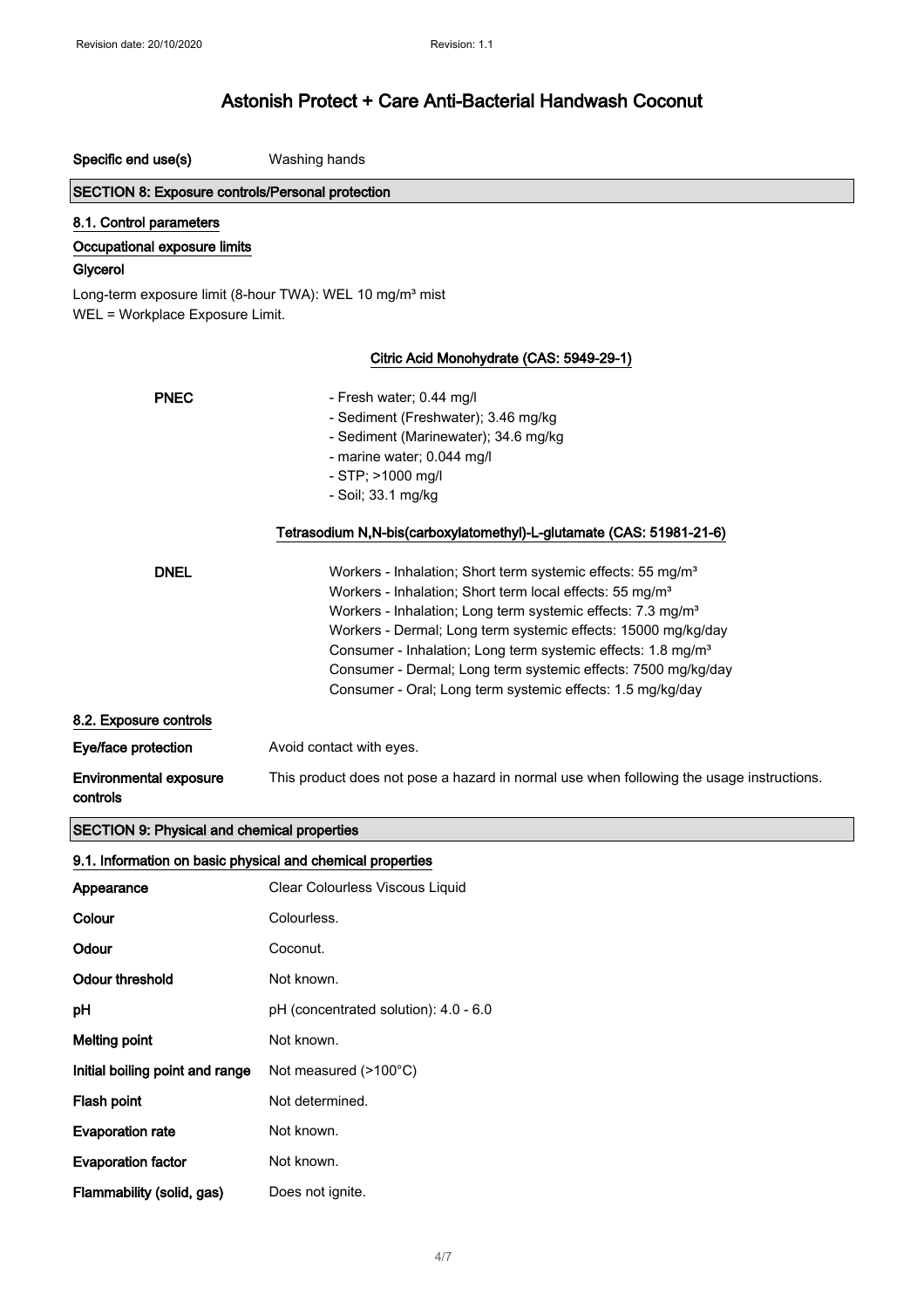| Upper/lower flammability or<br>explosive limits | Does not ignite.                |
|-------------------------------------------------|---------------------------------|
| Other flammability                              | Not relevant.                   |
| Vapour pressure                                 | Not determined.                 |
| Vapour density                                  | $> 1$ (Air=1)                   |
| <b>Relative density</b>                         | 1.013 - 1.033 @ 20°C            |
| <b>Bulk density</b>                             | Not relevant.                   |
| Solubility(ies)                                 | Soluble in water                |
| <b>Partition coefficient</b>                    | Not known.                      |
| Auto-ignition temperature                       | Not known.                      |
| <b>Decomposition Temperature</b>                | Not available.                  |
| <b>Viscosity</b>                                | 3000 - 6000 cP @ 20°C           |
| <b>Explosive properties</b>                     | None                            |
| Explosive under the influence<br>of a flame     | Not considered to be explosive. |
| <b>Oxidising properties</b>                     | Not applicable.                 |
| 9.2. Other information                          |                                 |
|                                                 |                                 |
| Other information                               | None.                           |
| <b>SECTION 10: Stability and reactivity</b>     |                                 |
| 10.1. Reactivity                                |                                 |
| Reactivity                                      | No reactivity hazards expected. |
| 10.2. Chemical stability                        |                                 |
| <b>Stability</b>                                | Stable under normal conditions. |
| 10.3. Possibility of hazardous reactions        |                                 |
| Possibility of hazardous<br>reactions           | None under normal conditions.   |
| 10.4. Conditions to avoid                       |                                 |
| Conditions to avoid                             | None known.                     |
| 10.5. Incompatible materials                    |                                 |
| Materials to avoid                              | None known.                     |
| 10.6. Hazardous decomposition products          |                                 |
| Hazardous decomposition<br>products             | Carbon oxides.                  |

### 11.1. Information on toxicological effects

Toxicological effects This mixture has not been tested. Based on the avaliable data of the ingredients the classification criteria are not met.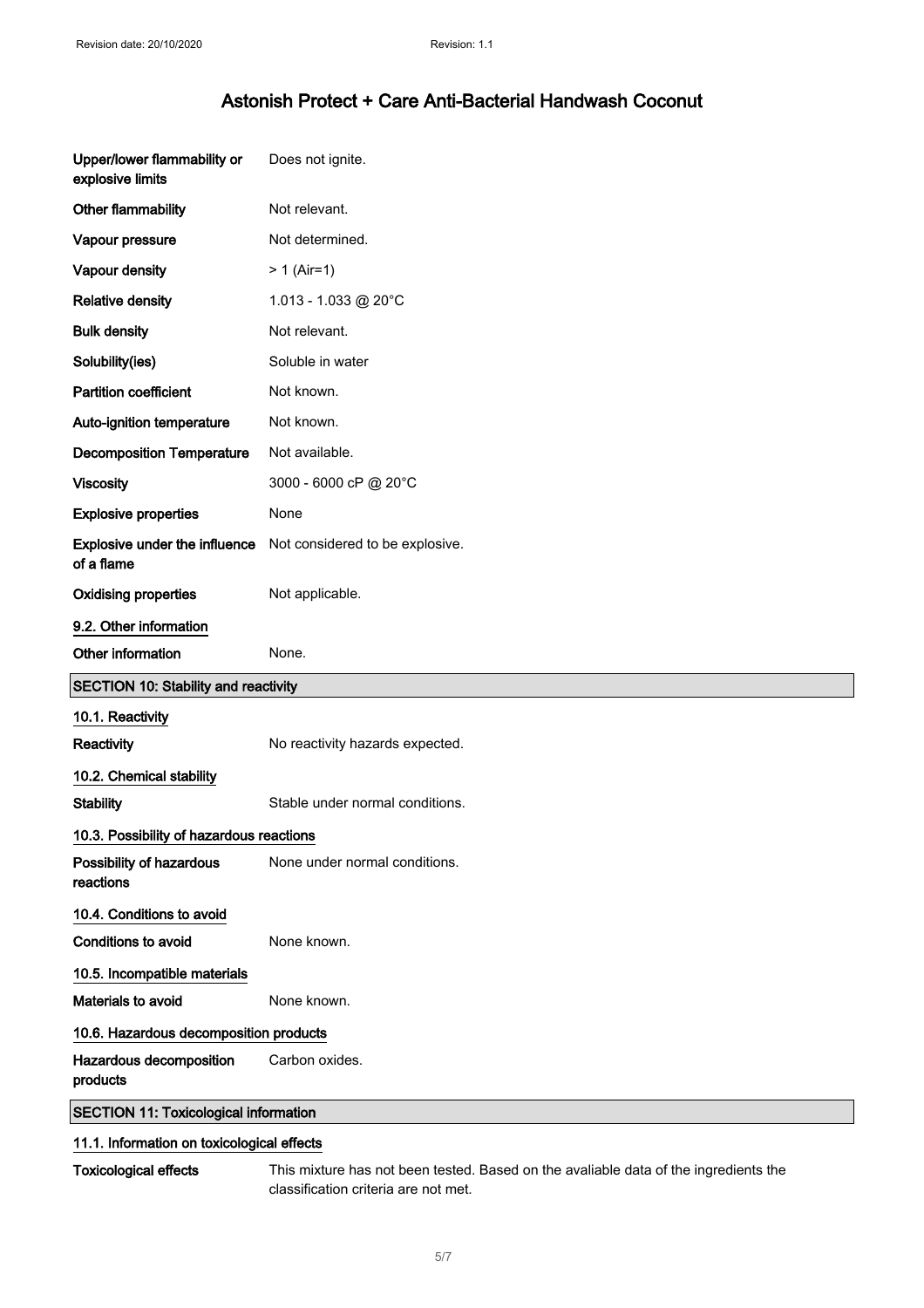| <b>SECTION 12: Ecological information</b>                                |                                                                                                                                                                                                                                       |
|--------------------------------------------------------------------------|---------------------------------------------------------------------------------------------------------------------------------------------------------------------------------------------------------------------------------------|
| 12.1. Toxicity                                                           |                                                                                                                                                                                                                                       |
| <b>Toxicity</b>                                                          | The mixture has not been tested. Based on the avaliable data of the ingredients the<br>classification criteria are not met.                                                                                                           |
| 12.2. Persistence and degradability                                      |                                                                                                                                                                                                                                       |
|                                                                          | Persistence and degradability Does not contain any components considered to be persistent.                                                                                                                                            |
| 12.3. Bioaccumulative potential                                          |                                                                                                                                                                                                                                       |
| <b>Bioaccumulative potential</b>                                         | No bio-accumulative potential noted for any component.                                                                                                                                                                                |
| <b>Partition coefficient</b>                                             | Not known.                                                                                                                                                                                                                            |
| 12.4. Mobility in soil                                                   |                                                                                                                                                                                                                                       |
| <b>Mobility</b>                                                          | The components of the mixture are readily absorbed into soil and are mobile in water<br>environment.                                                                                                                                  |
| 12.5. Results of PBT and vPvB assessment                                 |                                                                                                                                                                                                                                       |
| Results of PBT and vPvB<br>assessment                                    | No data available.                                                                                                                                                                                                                    |
| 12.6. Other adverse effects                                              |                                                                                                                                                                                                                                       |
| Other adverse effects                                                    | Not available.                                                                                                                                                                                                                        |
| <b>SECTION 13: Disposal considerations</b>                               |                                                                                                                                                                                                                                       |
| 13.1. Waste treatment methods                                            |                                                                                                                                                                                                                                       |
| <b>General information</b>                                               | Dispose of according to local regulations. Avoid disposing into drainage systems and into the<br>environment. Dispose of contaminated packaging in the same way as the product itself. Non-<br>contaminated packages may be recycled. |
| <b>SECTION 14: Transport information</b>                                 |                                                                                                                                                                                                                                       |
| General                                                                  | Not regulated.                                                                                                                                                                                                                        |
| 14.1. UN number                                                          |                                                                                                                                                                                                                                       |
| Not applicable.                                                          |                                                                                                                                                                                                                                       |
| 14.2. UN proper shipping name                                            |                                                                                                                                                                                                                                       |
| Not applicable.                                                          |                                                                                                                                                                                                                                       |
| 14.3. Transport hazard class(es)                                         |                                                                                                                                                                                                                                       |
| Not regulated.                                                           |                                                                                                                                                                                                                                       |
| 14.4. Packing group                                                      |                                                                                                                                                                                                                                       |
| Not applicable.                                                          |                                                                                                                                                                                                                                       |
| 14.5. Environmental hazards                                              |                                                                                                                                                                                                                                       |
| Environmentally hazardous substance/marine pollutant<br>No.              |                                                                                                                                                                                                                                       |
| 14.6. Special precautions for user                                       |                                                                                                                                                                                                                                       |
| Not applicable.                                                          |                                                                                                                                                                                                                                       |
| 14.7. Transport in bulk according to Annex II of MARPOL and the IBC Code |                                                                                                                                                                                                                                       |